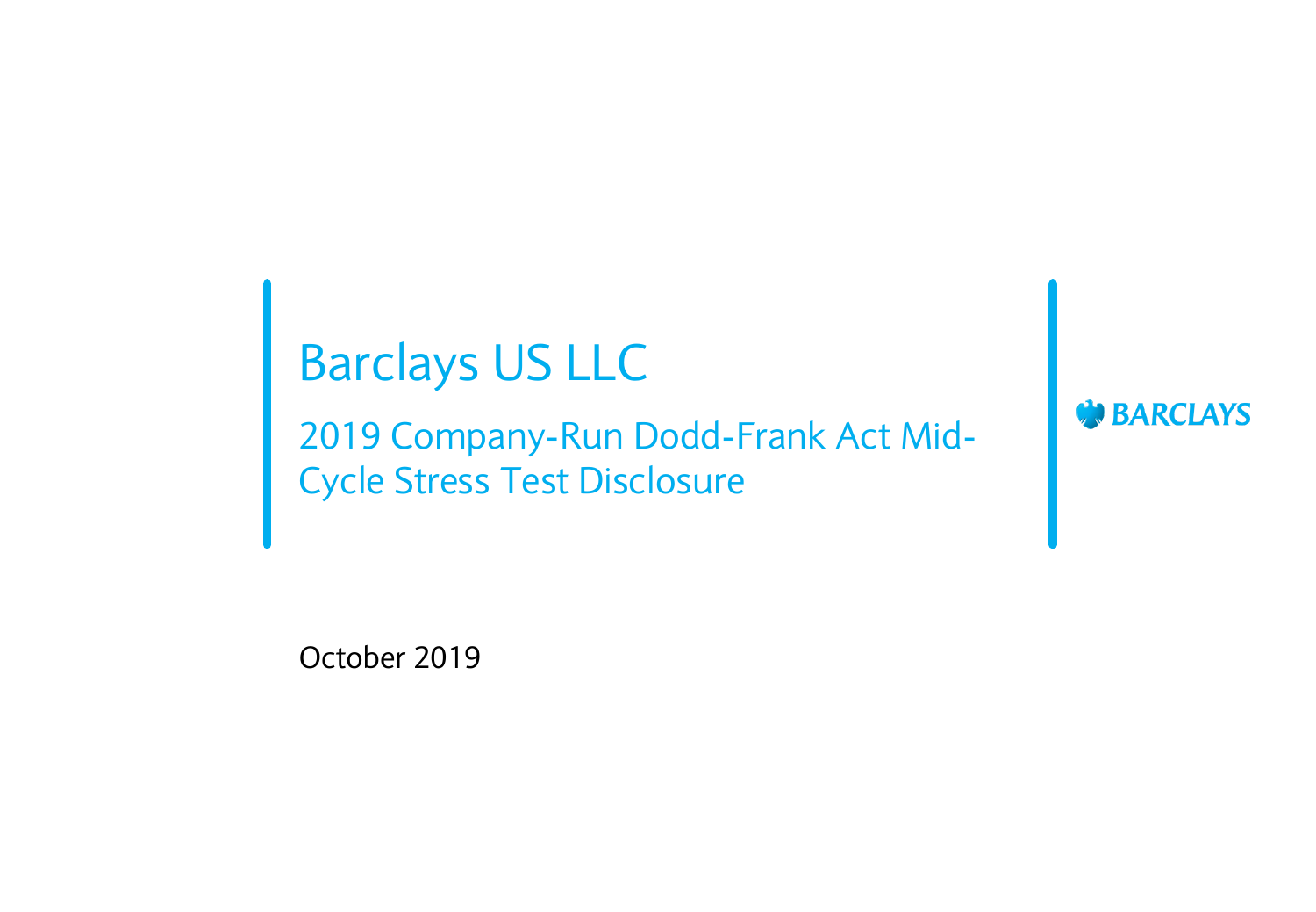#### Table of contents

| <b>Section</b> | <b>Description</b>                                    | Page           |
|----------------|-------------------------------------------------------|----------------|
| A              | Overview                                              | $\overline{2}$ |
| B              | Description of the IHC Severely Adverse Scenario      | 3              |
| C              | Results under the IHC Severely Adverse Scenario       | 4              |
| D              | Risks considered in the IHC Severely Adverse Scenario | 9              |
| E              | Description of methodologies used in stress testing   | 11             |
| F              | Further information                                   | 13             |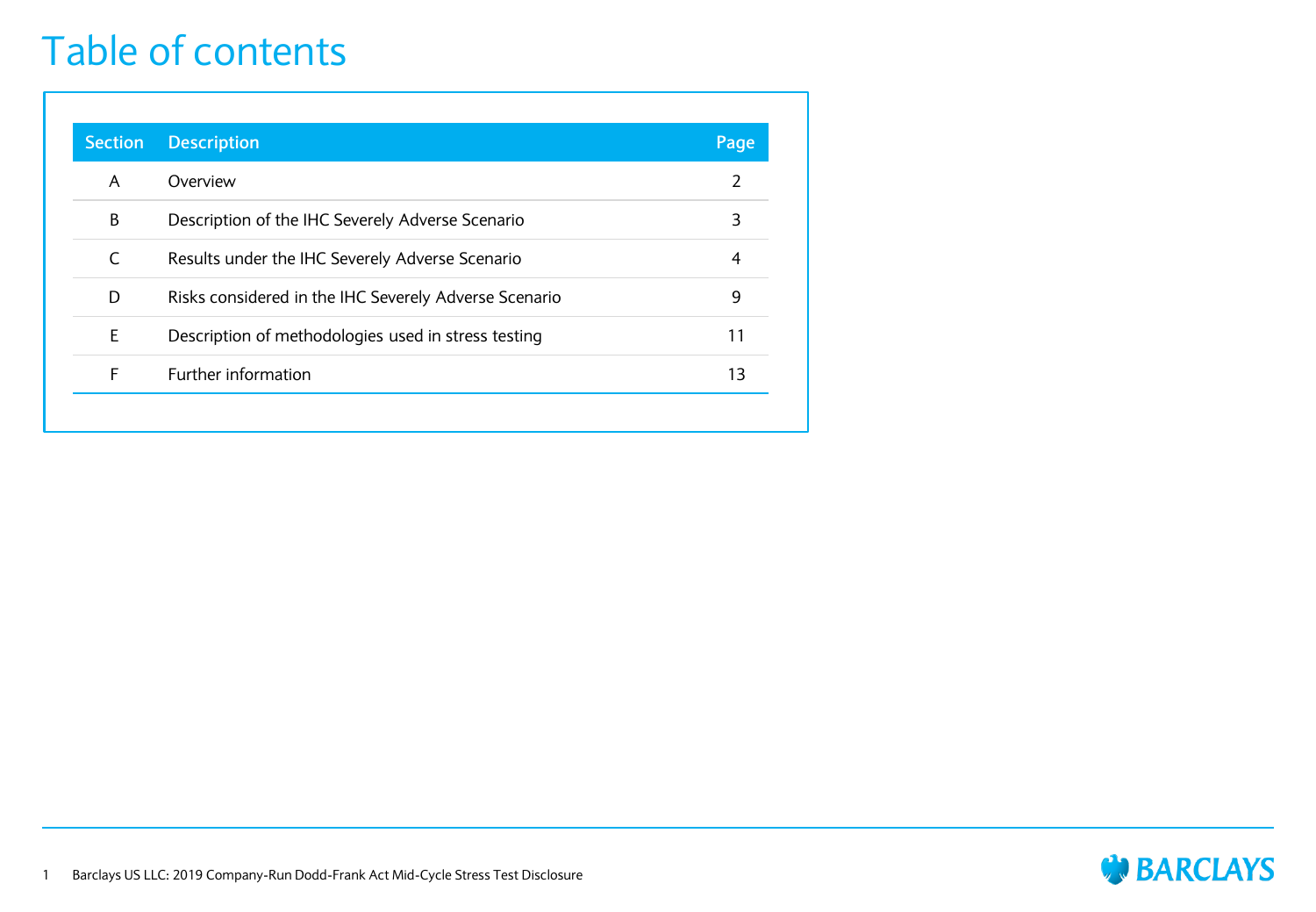#### **Overview**

- Barclays US LLC ("Barclays") is an intermediate holding company ("IHC") established by Barclays PLC in 2016 following the enactment of the Dodd-Frank Wall Street Reform and Consumer Protection Act (the "Dodd-Frank Act"). The IHC is a wholly-owned subsidiary of Barclays Bank PLC and part of the Barclays PLC group of companies. The IHC comprises two main businesses: an investment bank, which provides banking services to corporations, governments and institutions; and a consumer bank, which provides credit card, lending, deposit and payment solutions to personal and small business customers. The IHC accounts for a subset of Barclays PLC's broader operations in the United States ("US"), with a portion of US corporate and investment banking business booked outside the IHC.
- The Dodd-Frank Act and the Board of Governors of the Federal Reserve System (the "FRB") require certain organizations, including Barclays, to conduct regular stress tests and publicly disclose the results of such stress tests. This document provides a summary of Barclays' forecasted risks, calculation methodologies and projected results with regards the 2019 mid-cycle company-run Dodd-Frank Act stress testing ("DFAST") exercise.
- Results are provided for selected financial measures across a nine-quarter planning horizon and depict the projected impact of a scenario created internally by Barclays to simulate a severely adverse business environment (the "IHC Severely Adverse Scenario"). The IHC Severely Adverse Scenario was developed by a broad range of stakeholders across Barclays and designed to stress multiple, material risks related to Barclays' business profile and vulnerabilities.
- The results were calculated using forecasting tools and methodologies developed by Barclays and may differ from other stresstesting analyses produced previously by Barclays or by others, due to the specific stress testing methodologies, assumptions and scenarios used.
- The results also use the following assumptions (the "DFAST Capital Actions") regarding projected capital actions, with the first projection quarter (Q3 2019) reflecting actual capital actions taken and the second through ninth quarters (Q4 2019– Q3 2021) reflecting (a) common stock dividends equal to quarterly average of actuals paid in prior year; (b) payments on other capital instruments equal to stated dividend, interest or principal due in respective quarters; (c) no redemptions or repurchases; and (d) no issuance of common or preferred stock, except for employee compensation or planned mergers and acquisitions.
- This document provides hypothetical estimates from forward-looking exercises of possible outcomes based on an assumed, materially adverse business environment. It should not be viewed as a forecast of actual expected outcomes or otherwise used to make inferences about the actual future performance of Barclays or the broader Barclays PLC group of companies.

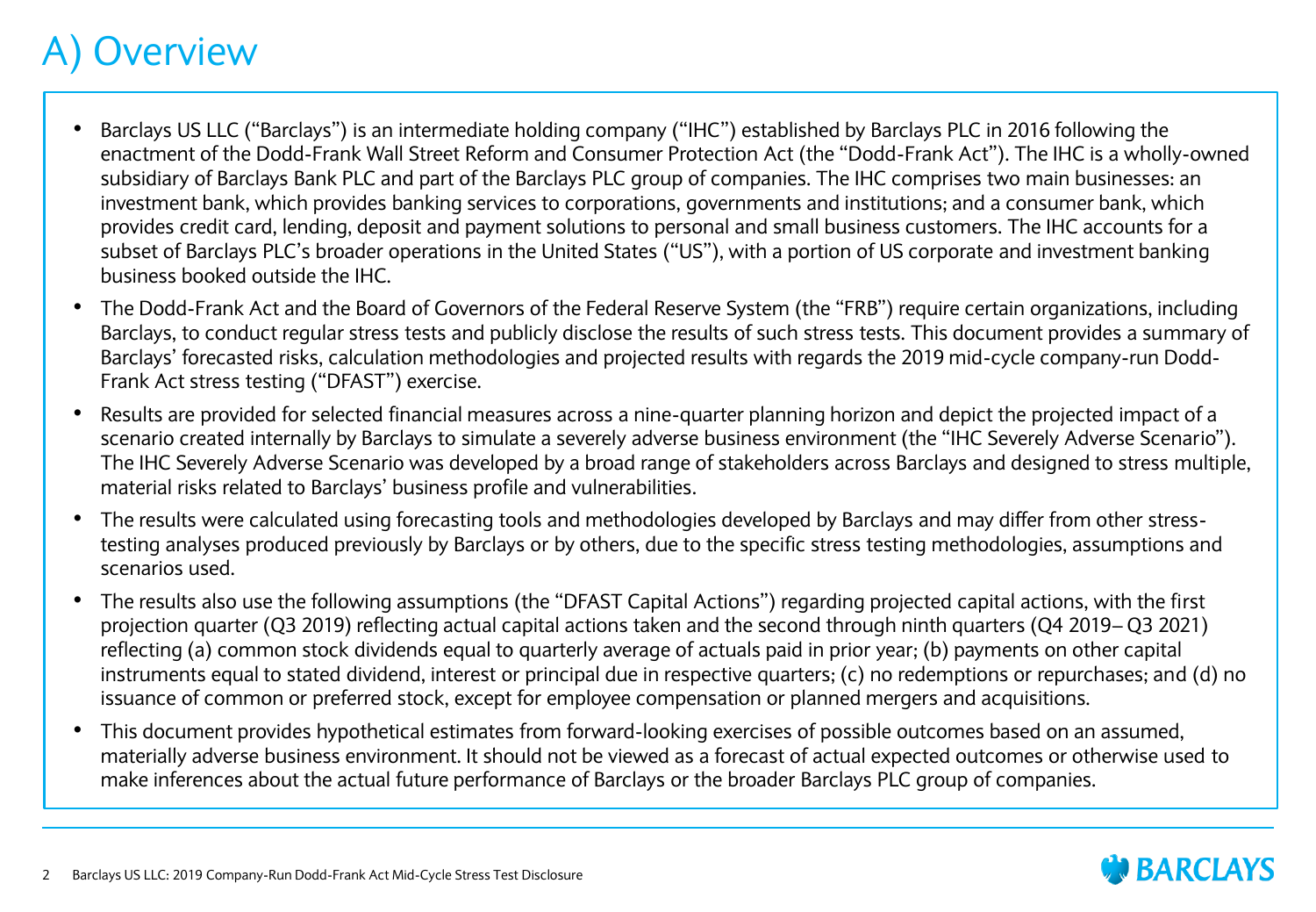### B) Description of the IHC Severely Adverse Scenario

| <b>Overview</b>                                                    | The IHC Severely Adverse Scenario assumes a hypothetical global downturn, characterized by decreased global<br>trade volumes following the imposition of significant tariffs and other trade barriers between the US and major<br>trading partners. The impact of this on global confidence and financial conditions is exacerbated by the United<br>Kingdom exiting the European Union common market and customs union without a withdrawal agreement.<br>The scenario includes a severe deterioration in a number of key macroeconomic variables and integrates<br>$\bullet$<br>several idiosyncratic events developed to stress Barclays' business and risk profile. The scenario features a deep<br>economic downturn but includes some recovery during the course of the nine-quarter period.                                                                                                                                                         |
|--------------------------------------------------------------------|------------------------------------------------------------------------------------------------------------------------------------------------------------------------------------------------------------------------------------------------------------------------------------------------------------------------------------------------------------------------------------------------------------------------------------------------------------------------------------------------------------------------------------------------------------------------------------------------------------------------------------------------------------------------------------------------------------------------------------------------------------------------------------------------------------------------------------------------------------------------------------------------------------------------------------------------------------|
| <b>Key</b><br>Macroeconomic<br><b>Variables</b><br><b>Included</b> | The US unemployment rate peaks at just above 10% by the middle of the scenario, before recovering slightly.<br>$\bullet$<br>Real US Gross Domestic Product sees a quick decline, falling 6.5% from its pre-recession peak.<br>$\bullet$<br>Equity markets decline as much as 55%, accompanied by a significant rise in volatility.<br>The spread of investment-grade corporate bond yields over the 10-year Treasury rate widens to 675 basis<br>$\bullet$<br>points.<br>Initially buoyed by high inflation, short-term and long-term yields fall gradually over the nine-quarter period.<br>$\bullet$<br>The 3-month Treasury rate troughs at just below 0.4%; the 10-year Treasury rate troughs at 1.25%.<br>Real estate prices decline, with residential housing prices falling by approximately 25%.<br>$\bullet$<br>Consumer Price Index inflation first rises to 6.5% year-over-year, before falling to -1.0% in the second half of<br>the scenario. |
| Idiosyncratic<br><b>Components</b>                                 | The IHC also models a Global Market Shock ("GMS") event resulting in significant trading and large<br>counterparty default losses. The GMS is applied to Barclays' trading positions as of June 28, 2019.<br>Barclays also models a number of hypothetical events including a credit rating downgrade of its parent entity,<br>the default of a clearing bank that shares a central counterparty clearinghouse relationship with the IHC,<br>losses associated with an external loan guarantee, losses related to a residual equity block position and certain<br>conduct and operational risk events.                                                                                                                                                                                                                                                                                                                                                     |

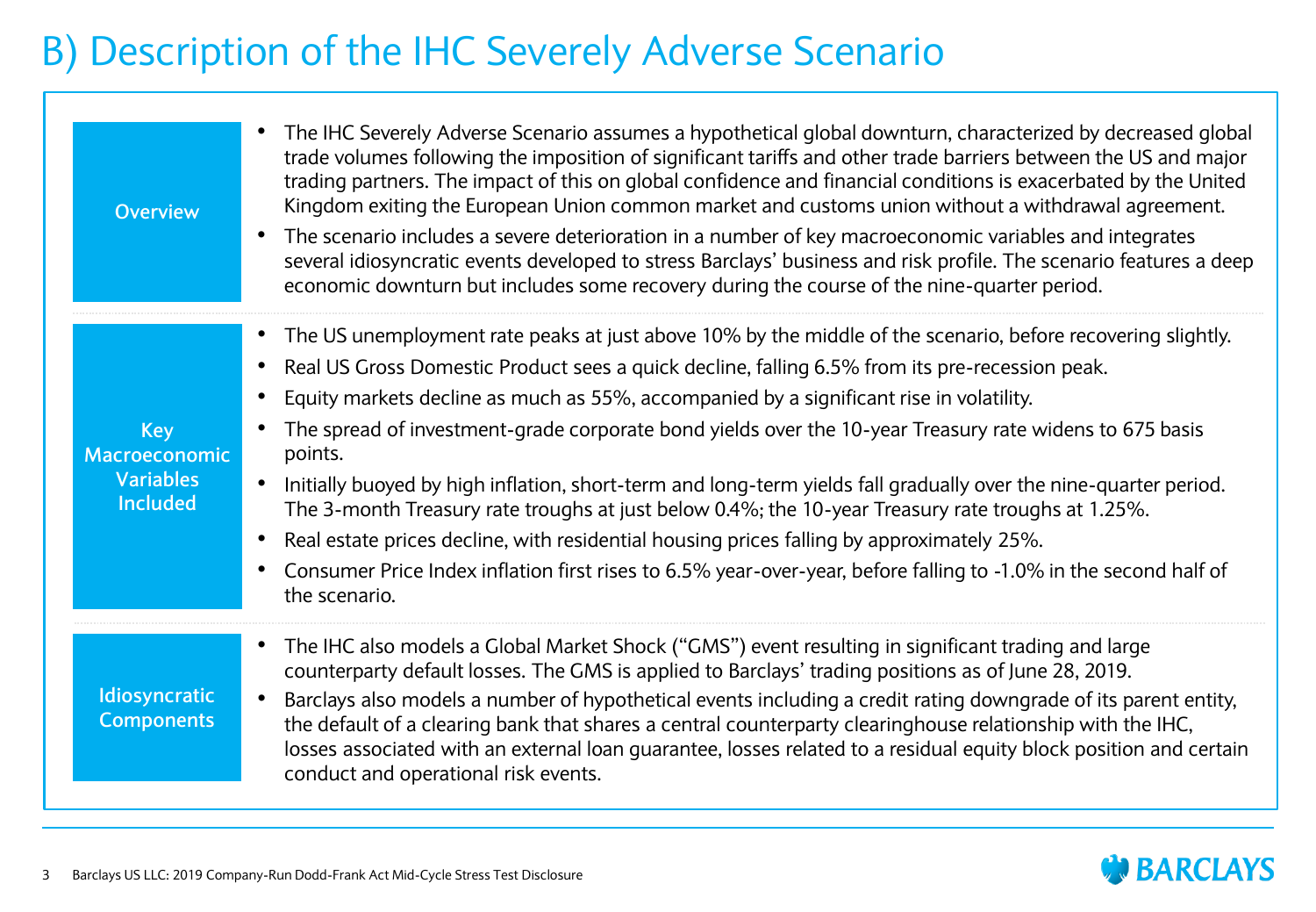# C) Results under the IHC Severely Adverse Scenario

Capital Ratios: Actual Q2 2019, Projected Q3 2019 to Q3 2021

| Regulatory Capital Ratio <sup>1,2</sup><br><b>Actual Q2 2019</b> |       |         | <b>Projected Stressed Capital Ratios<sup>3</sup></b> | <b>Regulatory Minimum</b> |
|------------------------------------------------------------------|-------|---------|------------------------------------------------------|---------------------------|
|                                                                  |       | Ending  | Nine-Quarter Minimum                                 |                           |
| Common Equity Tier 1 Capital Ratio                               | 15.4% | 7.9%    | 7.9%                                                 | 4.5%                      |
| Tier 1 Risk-Based Capital Ratio                                  | 18.3% | 11.3%   | 11.3%                                                | $6.0\%$                   |
| <b>Total Risk-Based Capital Ratio</b>                            | 21.7% | 14.0%   | 14.0%                                                | 8.0%                      |
| Tier 1 Leverage Ratio                                            | 9.4%  | $6.0\%$ | $6.0\%$                                              | 4.0%                      |
| Supplementary Leverage Ratio                                     | 7.7%  | 5.1%    | $5.1\%$                                              | $3.0\%$                   |

#### Risk-Weighted Assets: Actual Q2 2019, Projected Q3 2021

| <b>Item</b>                              | <b>Actual Q2 2019</b> | Projected Q3 2021 |
|------------------------------------------|-----------------------|-------------------|
| Risk Weighted Assets <sup>4</sup> (\$bn) | 88.6                  | 76.1              |
|                                          |                       |                   |

*1 Projected stressed capital ratios indicate hypothetical estimates under an economic outcome that is significantly more severe than expected actual business conditions. The estimates are not intended to represent or forecast actual or expected business conditions.*

*2 Capital actions as per the FRB's DFAST Capital Action instructions.*

*3 The US Basel III standardized approach is used to calculate risk weighted assets for credit risk and market risk with respect to the Common Equity Tier 1 Capital Ratio, the Tier 1 Risk-Based Capital Ratio and the Total Risk-Based Capital Ratio.* 

*4 The US Basel III standardized approach is used to calculate both actual and projected risk weighted assets.*

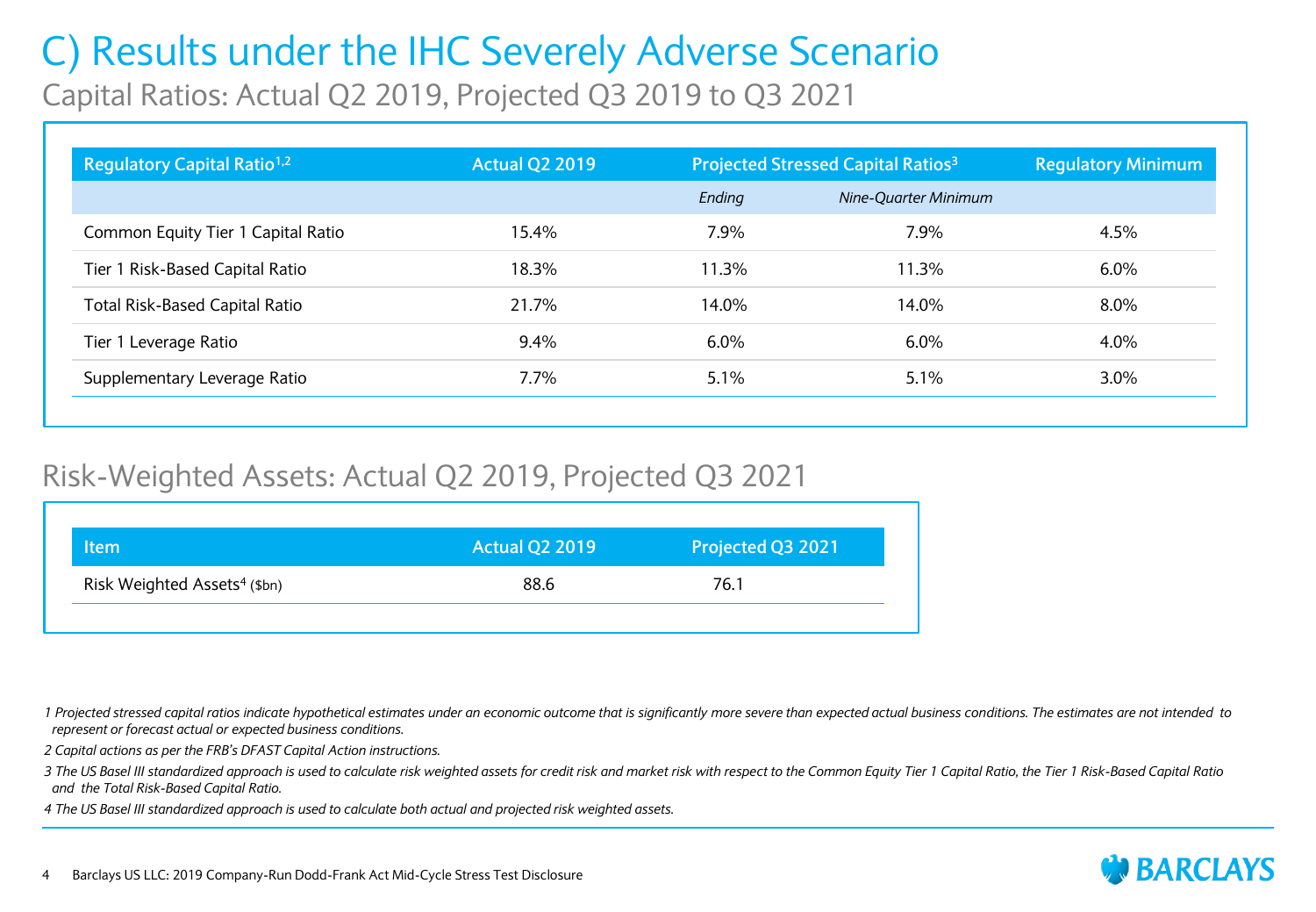Projected Losses, Revenues and Net Income before Taxes: Projected Q3 2019 to Q3 2021

| Item <sup>1</sup>                                            | \$m\$                        | % of Average Assets <sup>2</sup> |
|--------------------------------------------------------------|------------------------------|----------------------------------|
| Pre-Provision Net Revenue ("PPNR") <sup>3</sup>              | 409                          | 0.3%                             |
| Other Revenue                                                | $\qquad \qquad \blacksquare$ |                                  |
| less                                                         |                              |                                  |
| Provisions <sup>4</sup>                                      | 4,000                        |                                  |
| Realized Losses/(Gains) on Securities (AFS/HTM) <sup>5</sup> | $\overline{a}$               |                                  |
| Trading and Counterparty Losses                              | 1,783                        |                                  |
| Other Losses/(Gains) <sup>6</sup>                            | 201                          |                                  |
| equals                                                       |                              |                                  |
| Net Income/(Losses) Before Taxes                             | (5, 575)                     | (4.3%)                           |
| Memo Items                                                   |                              |                                  |
| Other Comprehensive Income                                   | (8)                          |                                  |
| Other Effects on Capital                                     | Actual Q2 2019               | Q3 2021                          |
| Accumulated Other Comprehensive Income in Capital ("AOCI")   | (93)                         | (20)                             |

*1 Income statement categories used for the results conform to the FRB's definitions; classifications of revenue and expense items may differ from Barclays' financial disclosures. 2 Average Assets are the average of total assets across the nine-quarter projection period.*

- *3 PPNR is equal to net interest income plus non-interest income, less non-interest expense, impairment losses for other intangible assets and operational risk losses.*
- *4 Provisions are calculated as the sum of forecasted net credit losses and the change in the allowance for loan and lease losses over the nine-quarter period.*

*5 Available for Sale ("AFS") and Held to Maturity ("HTM") securities.*

*6 Includes goodwill impairment.*

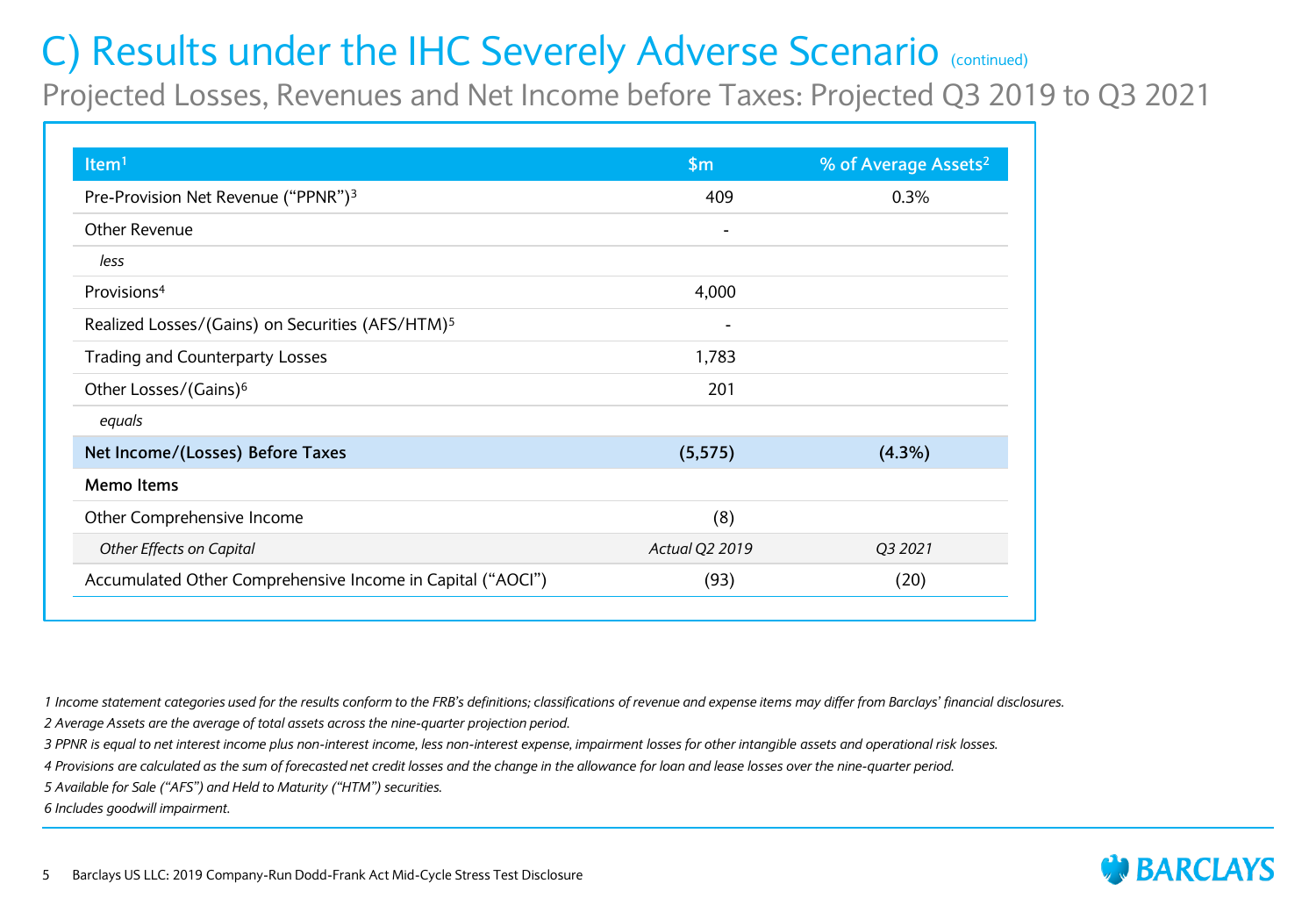Loan Loss Projections: Projected Q3 2019 to Q3 2021

| <b>Loan Type</b>                                       | \$m <sup>1</sup> | <b>Portfolio Loss Rates</b> |
|--------------------------------------------------------|------------------|-----------------------------|
| First Lien Mortgages, Domestic                         |                  |                             |
| Junior Liens and Home Equity Lines of Credit, Domestic |                  |                             |
| Commercial and Industrial                              | 66               | 32.4%                       |
| Commercial Real Estate, Domestic                       | 13               | 40.8%                       |
| <b>Credit Cards</b>                                    | 3,917            | 16.9%                       |
| Other Consumer <sup>2</sup>                            | 78               | 25.0%                       |
| Other Loans <sup>3</sup>                               | 3                | $0.0\%$                     |
| <b>Total Projected Loan Losses</b>                     | 4,077            | 11.3%                       |

*1 Average loan balances are calculated across the nine-quarter projection period. Loans held for sale or measured at fair value are excluded from average loan balances.*

*2 Other Consumer represents retail installment loans.*

*3 Other Loans includes loans to depositories and other foreign banks (including intercompany loans to other Barclays entities), loans to purchase and carry securities and municipal tender option bond loans.*

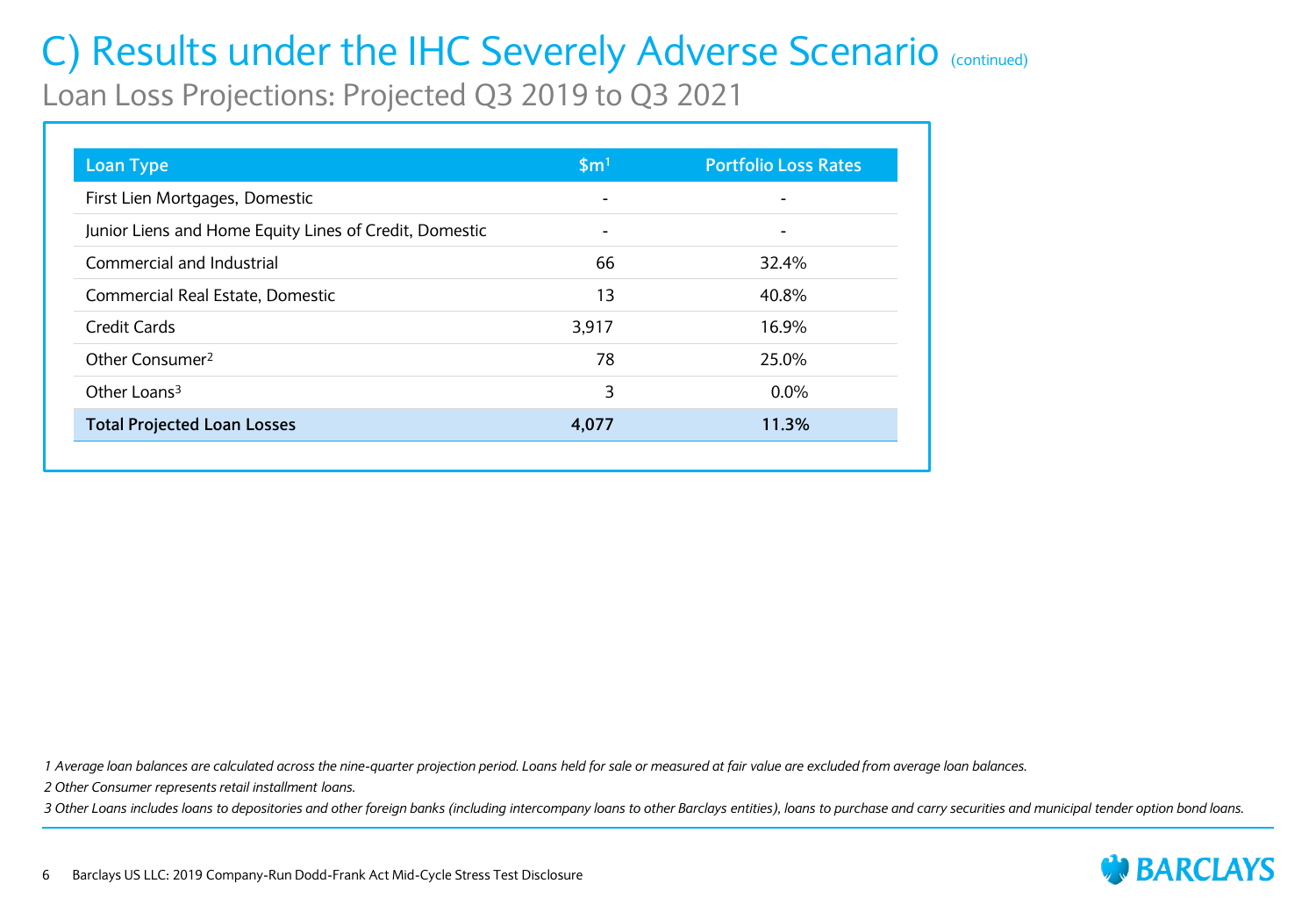Common Equity Tier 1 Capital Ratio: Key Drivers, Q3 2019 to Q3 2021



*1 Pre-Tax PPNR includes losses from operational risk events and impairment losses for other intangible assets.*

*2 Capital actions as per the FRB's DFAST Capital Action instructions.*

*3 Represents impact from tax, goodwill impairment and regulatory capital components including deferred tax asset deductions, goodwill and intangibles deductions and AOCI.*

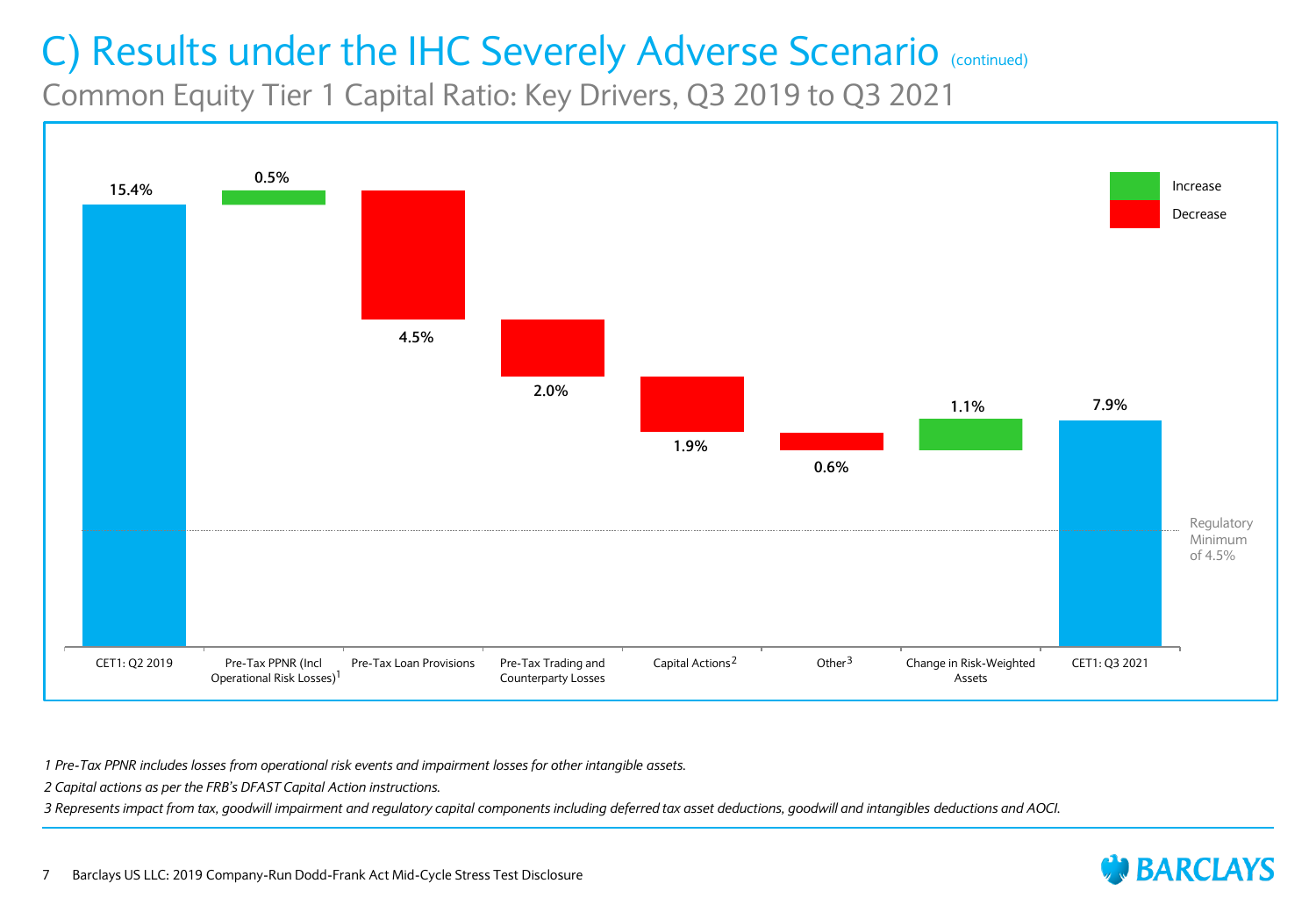Tier 1 Leverage Ratio: Key Drivers, Q3 2019 to Q3 2021



*1 Pre-Tax PPNR includes losses from operational risk events and impairment losses for other intangible assets.*

*2 Capital actions as per the FRB's DFAST Capital Action instructions.*

*3 Represents impact from tax, goodwill impairment and regulatory capital components including deferred tax asset deductions, goodwill and intangibles deductions and AOCI.*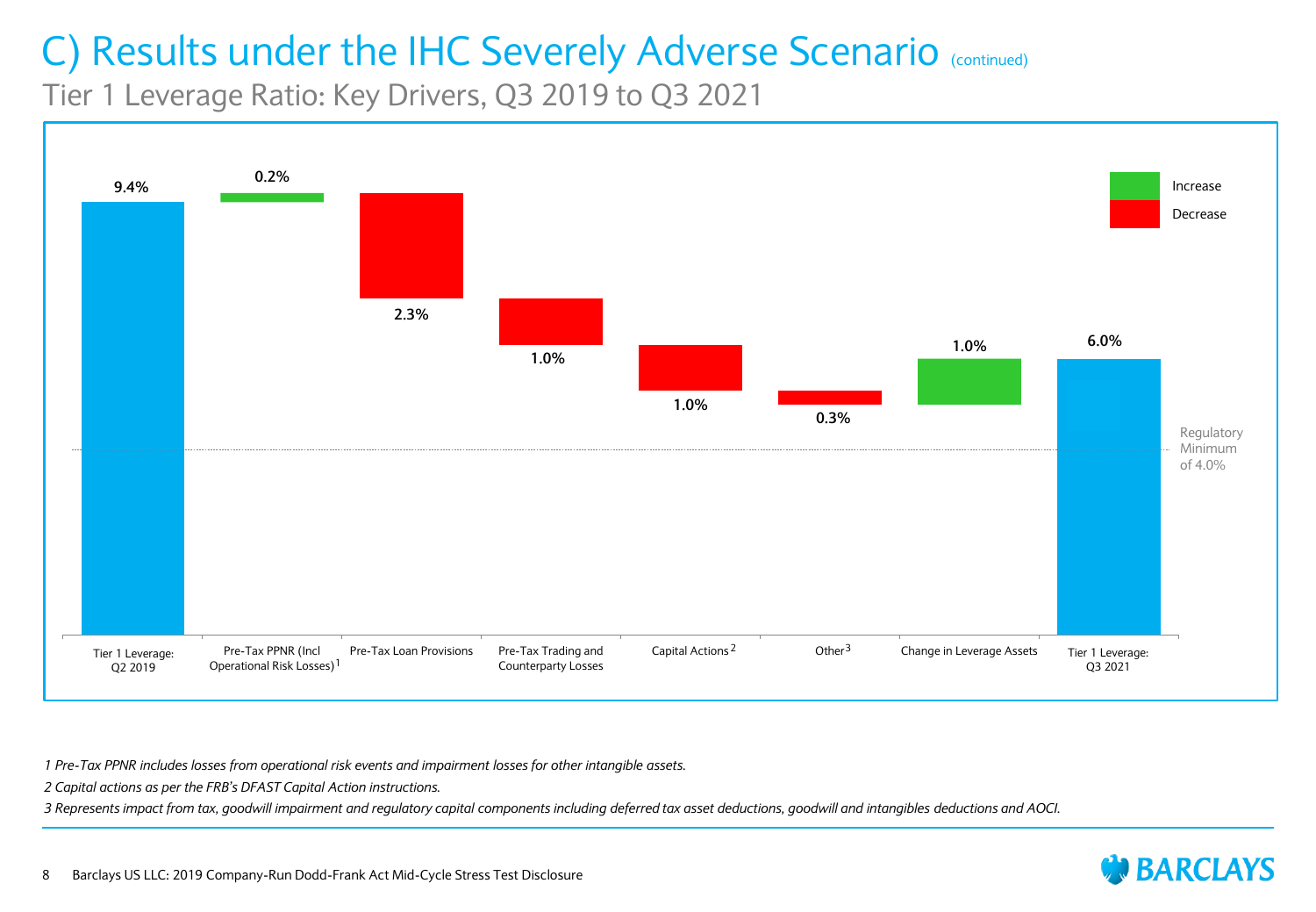### D) Risks considered in the IHC Severely Adverse Scenario

The risks described below are considered most relevant to Barclays, based on their significance to the IHC's risk profile and specific vulnerabilities. Barclays' stress-testing results reflect these risks.

| <b>Treasury</b><br>and<br><b>Capital Risk</b> | The risk of having an insufficient level or composition of capital to support normal business activities and meet<br>regulatory capital requirements under normal operating environments or stressed conditions, both actual and<br>as defined for internal planning or regulatory stress-testing purposes. |
|-----------------------------------------------|-------------------------------------------------------------------------------------------------------------------------------------------------------------------------------------------------------------------------------------------------------------------------------------------------------------|
|                                               | The risk of being unable to meet contractual or contingent obligations or of Barclays not having the<br>appropriate amount, tenor and composition of funding and liquidity to support its assets.                                                                                                           |
|                                               | The risk of capital or income volatility arising from a mismatch between the interest rate exposures of Barclays'<br>non-traded assets and liabilities.                                                                                                                                                     |
|                                               | • The risk of pre-provision net revenue declining as a consequence of lower deal and transaction volumes,<br>trading activity levels, spreads earned and other sources of revenue streams.                                                                                                                  |
|                                               | The risk of loss associated with affiliate relationships, notably Barclays' parent entity and dependencies on the<br>parent entity's creditworthiness.                                                                                                                                                      |
|                                               | The risk of reduced revenue opportunities or increased capital constraints as a result of changes in the<br>regulatory environment, the emergence of geopolitical risks or other changes in the competitive landscape.                                                                                      |
|                                               |                                                                                                                                                                                                                                                                                                             |
|                                               | The risk of loss from the failure of clients, customers or counterparties to fully honor their obligations to the<br>firm, including the payment of principal, interest, collateral or other obligations.                                                                                                   |
| <b>Credit Risk</b>                            | The risk of higher retail credit losses and associated loan loss provisions from deterioration in the US<br>$\bullet$<br>macroeconomic environment, particularly in employment, consumer debt levels, and residential real estate<br>metrics.                                                               |
|                                               |                                                                                                                                                                                                                                                                                                             |

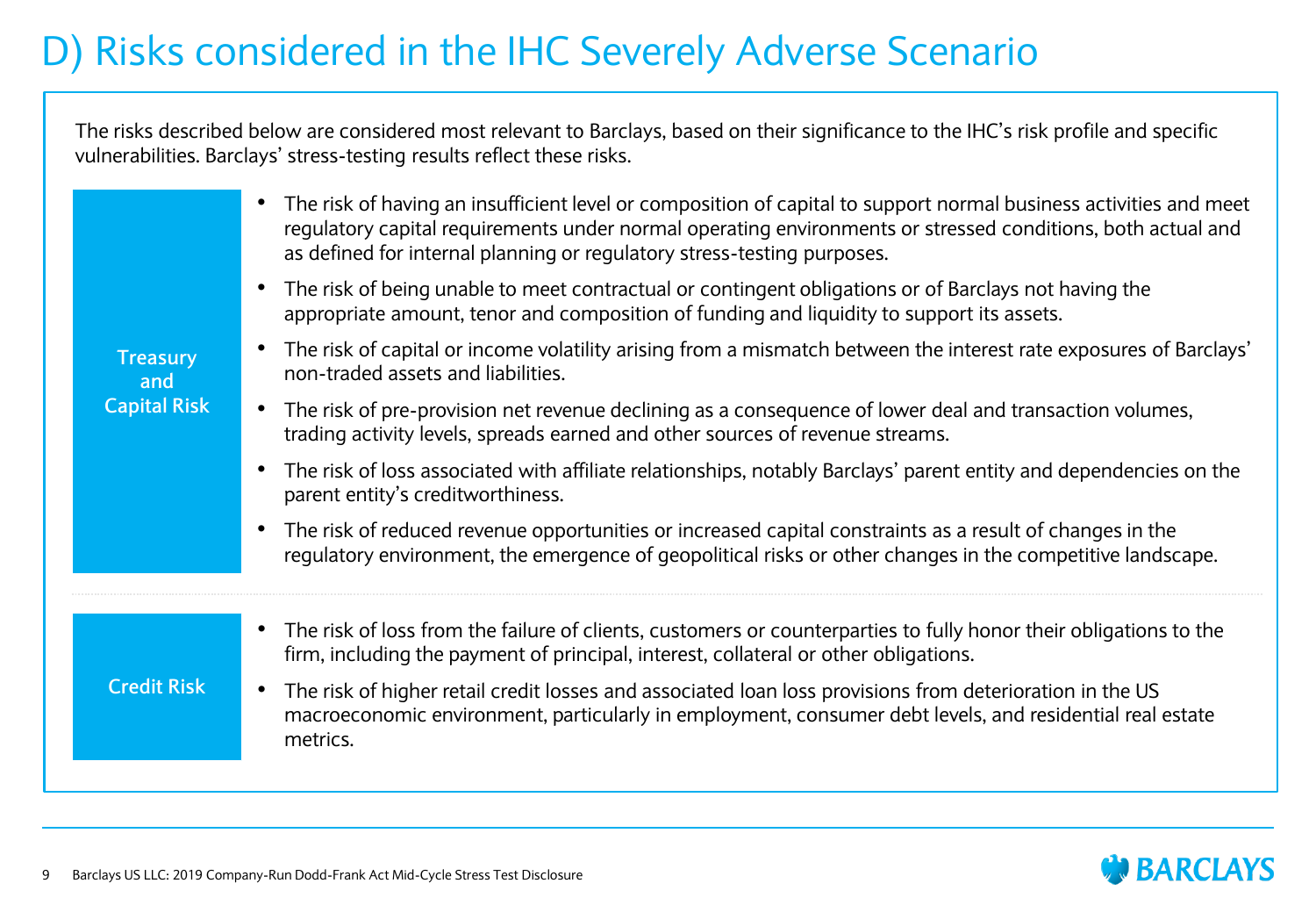#### D) Risks considered in the IHC Severely Adverse Scenario (continued)

| <b>Market Risk</b>      | • The risk of loss arising from potential adverse changes in the value of the firm's assets and liabilities from<br>fluctuation in market variables including interest rates, foreign exchange, equity prices, commodity prices,<br>credit spreads, implied volatilities and asset correlations.<br>The risk of unexpected losses on residual trading inventory positions, both from sudden adverse directional<br>$\bullet$<br>systemic moves as well as more sector or name-specific idiosyncratic events, including default. |
|-------------------------|---------------------------------------------------------------------------------------------------------------------------------------------------------------------------------------------------------------------------------------------------------------------------------------------------------------------------------------------------------------------------------------------------------------------------------------------------------------------------------------------------------------------------------|
| <b>Operational Risk</b> | The risk of loss from inadequate or failed processes or systems, human factors or external events including<br>$\bullet$<br>fraud where the root cause is not due to credit or market risks.<br>The risk of business disruption from technology outages or system errors and the associated cost to remediate<br>$\bullet$<br>issues given high transaction volumes and reliance on complex technology and data management systems.                                                                                             |
| <b>Conduct Risk</b>     | • The risk of data breaches, including loss of sensitive data; increased frequency and severity of cyber attacks.<br>• The risk of detriment to customers, clients, market integrity, competition or Barclays from the inappropriate<br>supply of financial services, including instances of willful or negligent misconduct.<br>The risk of detriment to clients from cultural or strategic decisions resulting in legal fines, settlements or<br>$\bullet$<br>increased regulatory scrutiny.                                  |
| <b>Other Risks</b>      | Barclays further considers and manages a range of other risks that could be significant in capital planning and<br>$\bullet$<br>capital adequacy assessment processes including legal risk, model risk and reputational risk to the organization.                                                                                                                                                                                                                                                                               |

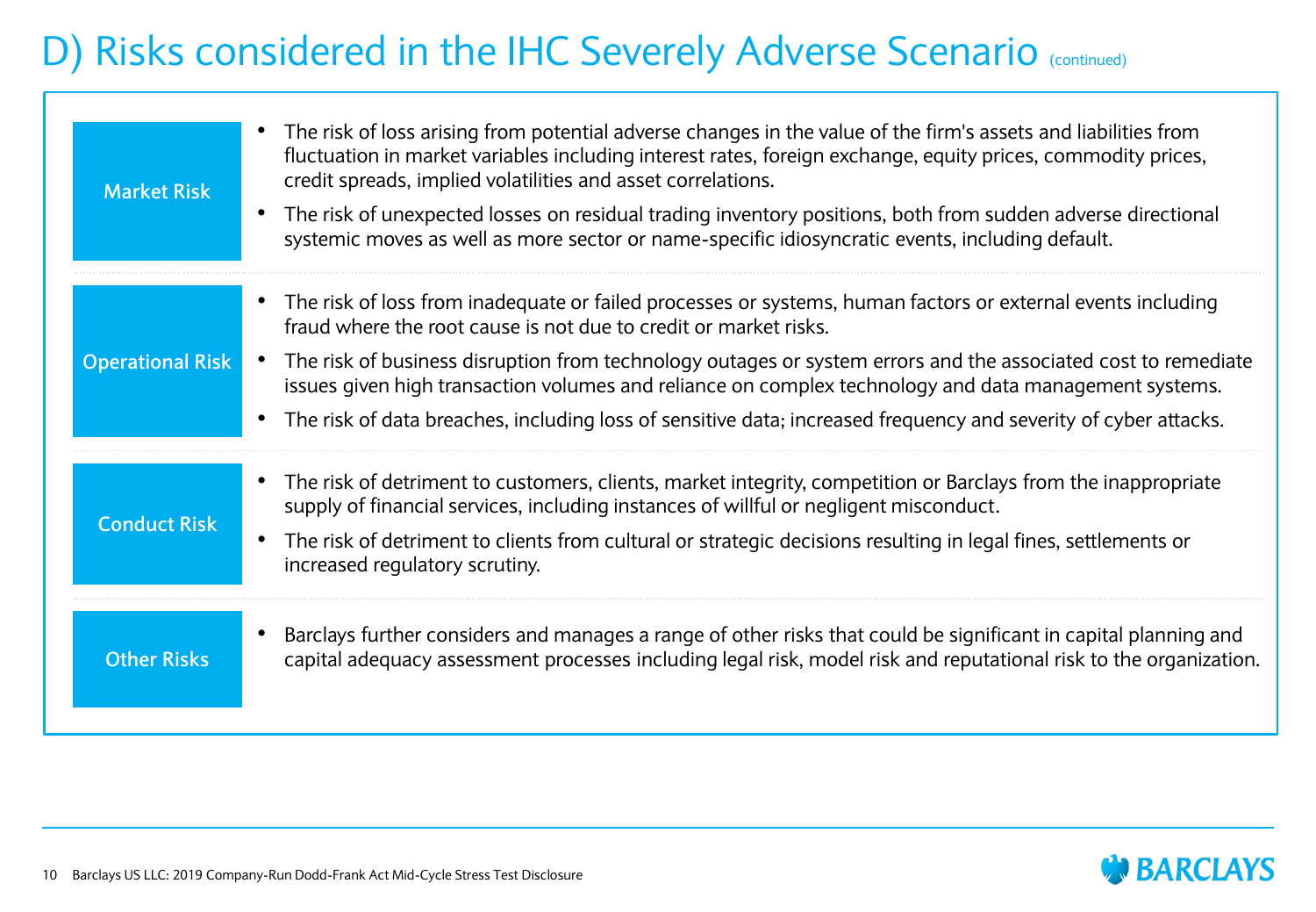#### E) Description of methodologies used in stress testing

| Overview of<br><b>Estimation</b><br><b>Methodologies</b>                                                     | Barclays uses an interconnected network of models to simulate business performance over nine quarters,<br>under both baseline and stressed market conditions. Outputs from this simulation process include income<br>statement, balance sheet and resource consumption metrics, as well as capital and leverage ratios.<br>Where quantitative methods are supplemented with qualitative approaches such as expert judgment or<br>management input, Barclays operates a comprehensive process to ensure appropriate review and challenge at<br>multiple levels of the organization.<br>In addition, for models and other estimation methods that use assumptions around the continuation of<br>historical relationships, such assumptions are examined and independently validated to assess their validity<br>for conditions of acute market stress.                                                                                                                                                                                                                                                        |
|--------------------------------------------------------------------------------------------------------------|-------------------------------------------------------------------------------------------------------------------------------------------------------------------------------------------------------------------------------------------------------------------------------------------------------------------------------------------------------------------------------------------------------------------------------------------------------------------------------------------------------------------------------------------------------------------------------------------------------------------------------------------------------------------------------------------------------------------------------------------------------------------------------------------------------------------------------------------------------------------------------------------------------------------------------------------------------------------------------------------------------------------------------------------------------------------------------------------------------------|
| <b>Pre-Provision</b><br><b>Net Revenue</b><br>and Balance<br><b>Sheet Projection</b><br><b>Methodologies</b> | PPNR is equal to net interest income plus non-interest income, less non-interest expense, operational risk<br>losses and impairment losses for other intangible assets.<br>The income components of PPNR are derived using methodologies informed by macroeconomic variables<br>and expert judgment. These are estimated at a business or segment level.<br>The non-interest expense components of PPNR use estimation methods that reflect the current cost base<br>and incorporate a defined set of management actions which reduce variable costs in stressed scenarios.<br>These are estimated at a legal entity level.<br>The operational risk loss components of PPNR include legal losses, non-legal losses (such as credit card<br>$\overline{\phantom{m}}$<br>fraud) and idiosyncratic events. They use estimation methods informed by macroeconomic variables,<br>historical experience and expert judgment.<br>Assets and liabilities are projected for each of Barclays' main businesses using quantitative and qualitative<br>methods, which may include assumptions based on expert judgment. |

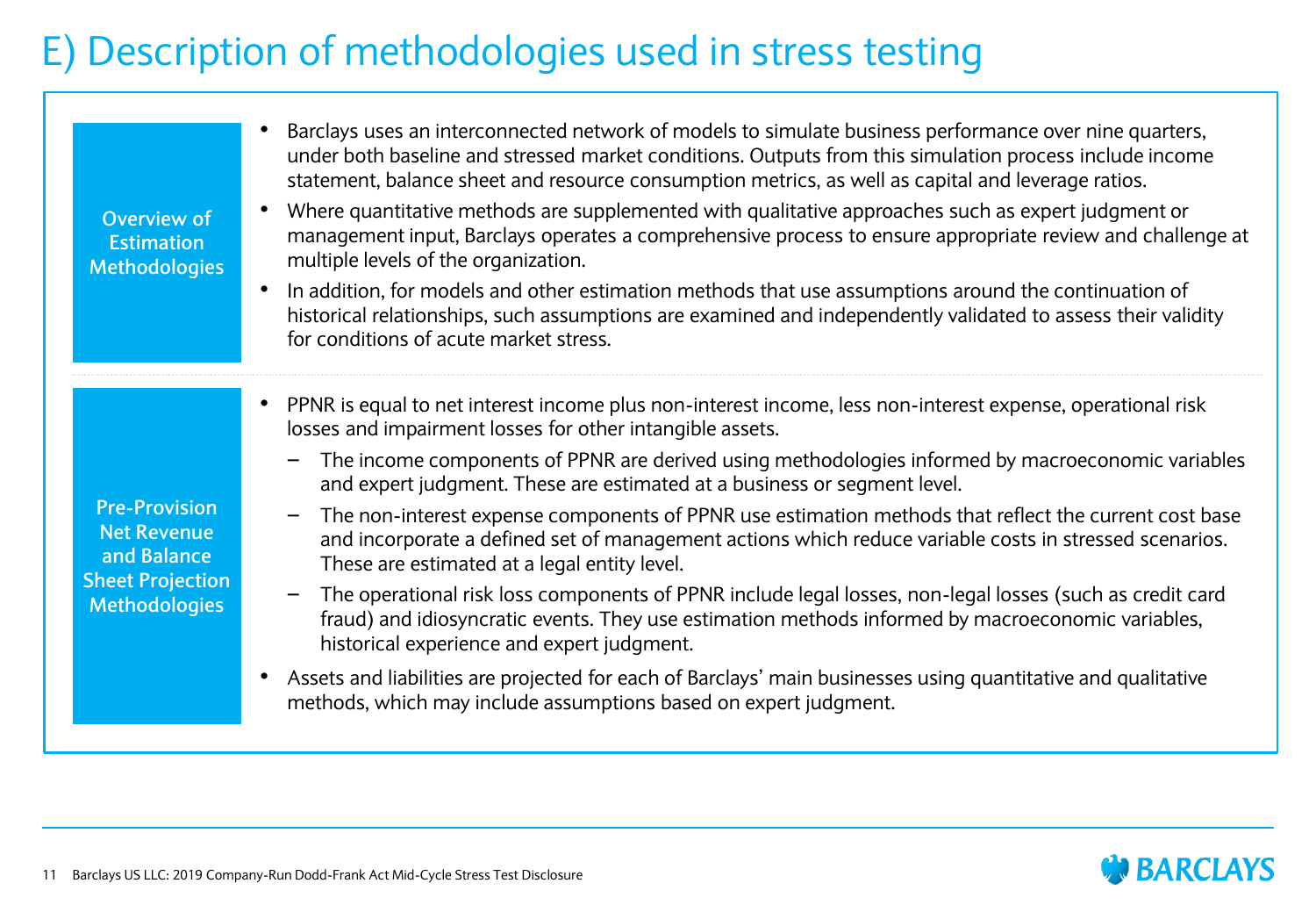#### E) Description of methodologies used in stress testing (continued)

| <b>Risk-Weighted</b><br><b>Asset Projection</b><br><b>Methodologies</b>   | Risk-weighted assets comprise two components for Barclays:<br>The standardized approach, which is used for credit, counterparty credit and specific market risk exposures.<br>Modeled market risk, which is used for general market risk exposures.<br>Standardized approach projections are calculated using scaled trade balances, augmented by models that project<br>key inputs such as collateral mix and credit ratings and aligned to the US Basel III standardized approach.<br>Projections under the modeled market risk approach are calculated using approaches that link risk-weighted<br>asset components to changes in market variables such as equity or rates volatility.                                                                                                                                 |
|---------------------------------------------------------------------------|---------------------------------------------------------------------------------------------------------------------------------------------------------------------------------------------------------------------------------------------------------------------------------------------------------------------------------------------------------------------------------------------------------------------------------------------------------------------------------------------------------------------------------------------------------------------------------------------------------------------------------------------------------------------------------------------------------------------------------------------------------------------------------------------------------------------------|
| <b>Retail and</b><br>Wholesale<br><b>Credit Loss</b><br><b>Provisions</b> | Retail loss provisions reflect the credit characteristics of Barclays' credit card and installment loan portfolios:<br>The models used for this metric are informed by macroeconomic variables such as unemployment,<br>housing prices, interest rates, customer behavior and credit bureau attributes.<br>Probability of default, exposure at default and loss given default calculations are performed either at a loan<br>or portfolio level.<br>Net credit loss forecasts are used to determine the build or release in the allowance for loan and lease loss<br>over the forecast horizon.<br>In consideration of the profile of Barclays' US business, wholesale loss is not considered material.<br>Both retail and wholesale loss provisions are calculated using balance sheet forecasts as inputs.<br>$\bullet$ |
| <b>Trading and</b><br><b>Counterparty</b><br><b>Loss</b>                  | Trading and counterparty loss is estimated using internal models which simulate the application of GMS market<br>stress on these portfolios. Such losses are recognized in the first quarter of the projection period.<br>Large counterparty default loss is computed by applying GMS to the relevant counterparty exposures and<br>simulating the default of Barclays' largest trading counterparty (as ranked by net stressed current exposure).                                                                                                                                                                                                                                                                                                                                                                        |
| <b>Capital</b>                                                            | The estimates of risk-weighted assets, balance sheet, revenue and loss forecasts described above are used by<br>$\bullet$<br>Barclays to project its capital position on a quarterly basis over the nine-quarter planning period.                                                                                                                                                                                                                                                                                                                                                                                                                                                                                                                                                                                         |